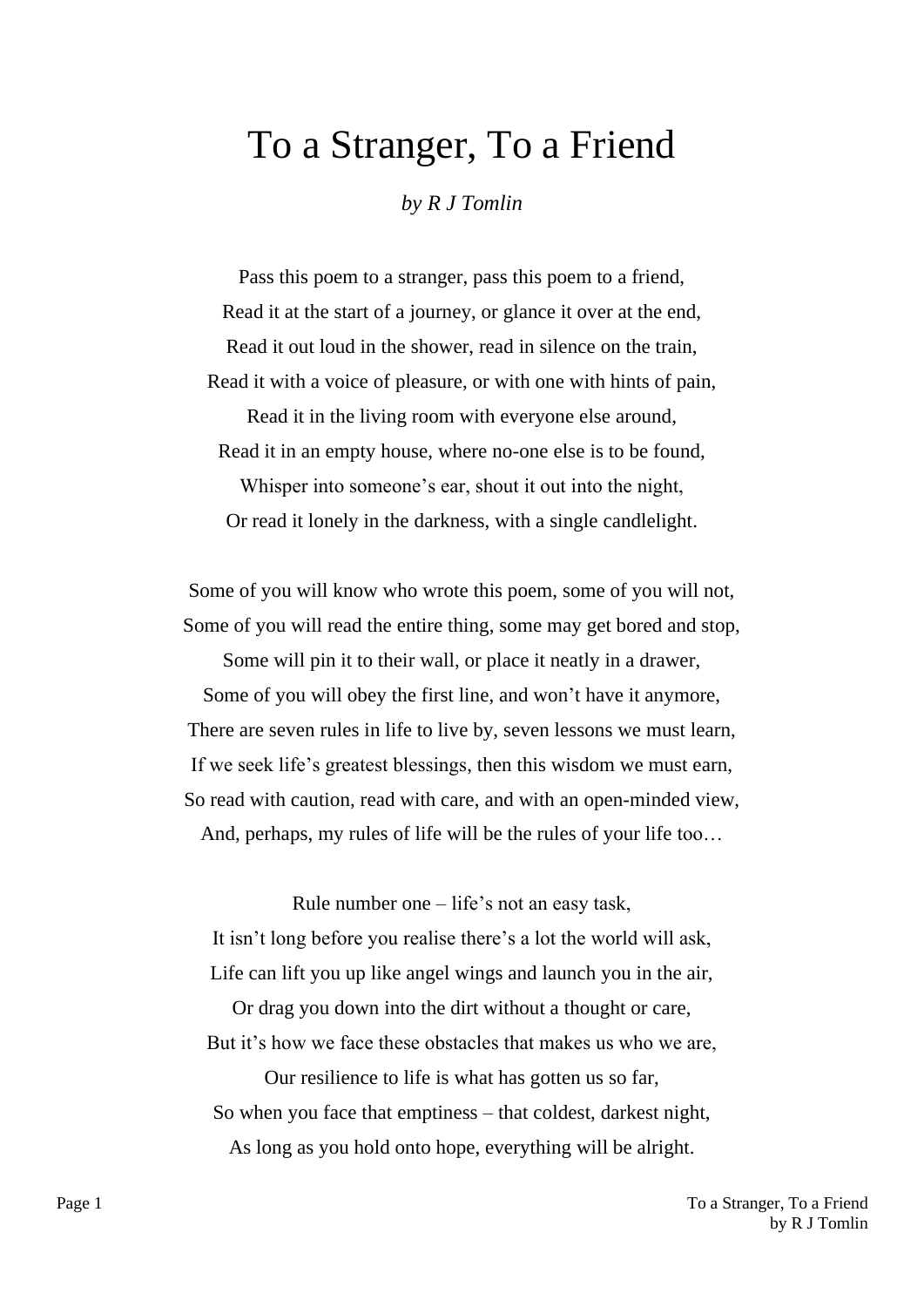Rule number two – happiness can't be bought, It's an internal state of being, so despite what you have thought, It can't come from thrills or pleasure; angst cannot be fought with wealth,

> The best way to find happiness is to give it out yourself, A smile to a stranger, a simple, friendly task, Offering someone help before they get the chance to ask, A gesture of generosity, or compliment you pay,

Just one tiny act of kindness goes a long and gainful way.

Rule number three  $-$  you have to face your fears, Life's a ship upon the ocean only you were meant to steer, It's alright to be cautious, but if eagles refused to fly, They'd be walking down the pavement instead of taking to the sky, So that thing that you keep putting off, that thing you want to do, But you're too afraid to try it just in case it won't go through, Whatever happens doesn't matter; if you've got nothing to lose, The attempt alone is good enough  $-$  it's the leap of faith that proves.

I've had arguments about this one – rule number four, We're defined only by our actions, not our principles or thoughts, A mind filled with model morals is a model mind to have, But thoughts alone are not enough to make you good – or bad, I'm not saying you should be perfect; we all make mistakes, I'm just saying, to be good, more than thoughts is what it takes, If good actions match good character, you'll end up going far, We're not defined by what we want to be, we're defined by what we are.

Rule number five – forgive but don't forget, The past can be a painful place, however, you must not let, The actions that are behind us become lost, disposed, erased, It's our memory of the past that allows the future to be paved, What happened can't be ignored, the past can't be deleted,